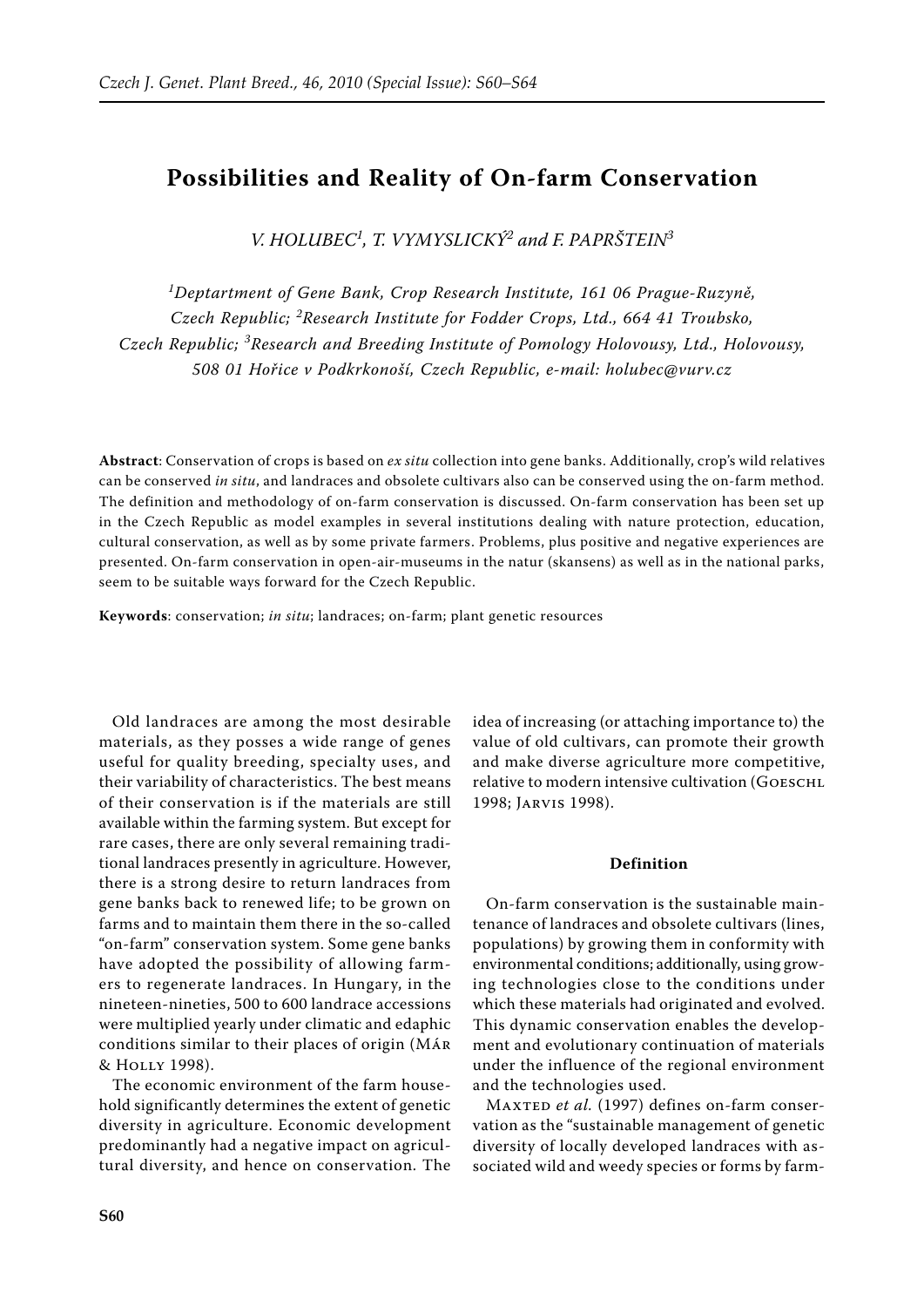ers within traditional agriculture, horticulture or agri-silviculture systems". MAXTED et al. (2002) distinguished two categories: (1) the conservation of genetic diversity within a particular farming system or (2) the conservation of the traditional farming system itself. The introduction of a certain percentage of high-yield varieties to a traditional farming system may sustain the farming system at that location, but could lead to gene replacement; and therefore to a genetic erosion of the original landrace material (MAXTED et al. 2008). It is important to consider the pollination systems of the crops. Even self-pollinated crops have, to a certain extent, open pollination in unfavourable meteorological conditions.

### **MATERIALS**

Landraces and obsolete cultivars are treated separately. Landraces originated from the selection of wild-growing ecotypes and their cultivation by farmers in their home regions. Farmers repeated both positive and negative selection, until the landraces become stabilised, and these are swapped among each other. Obsolete cultivars originated on a professional basis among early breeders; at first by conscious selection, and later by intentional crossing. The boundary between these farmers' and breeders' materials is not a clear one. They are often a combination of the above. Real landraces are exceedingly few in number, and correspondingly, only limited information has been saved about them compared with the older bred cultivars.

#### **Crop use in on-farm conservation**

On-farm represents the return of landraces to cultivation in the regions of their origins, or their long-term traditional growing. Use of the method is limited, especially due to economic and/or market problems. The crop must be self-sustaining in the market or subsidized. In the past, under the then poor economic situation, there was no place for onfarm conservation in Czechoslovakia. At present, with the changing of agricultural priorities, the market is opening up for interesting traditional materials; especially in connection with organic farming, the rise in demand for both vegetarian and health foods, as well as the demands for the

diversification of species and crops. In the case of fruits, landraces are undergoing a great renaissance; mainly for their use in special marginal conditions. They possess good yield stability, higher resistance to pests and diseases, and low growing demands. The optimal situation is when the crop keeps its traditional use, for which it was bred, cultivated and valued (e.g. Carpathian emmer wheat, *Triticum dicoccon*, was used for making groats for blood sausages and for soups, for which it was irreplaceable). The use of a crop in its fresh state is usually very economically valuable. A respectable profit is possible if the crop is used for industrial processing for certain valuable compounds, such as valuable nutritious or medicinal compounds (vitamins, non-saccharinous sweeteners, dietetic compounds, therapeutic factors, for special diets, food additives, etc.).

The changing of agricultural priorities also brings new requirements for crops. Alternative utilizations of crops (e.g*.* for non-food products) requires the breeding of new characteristics, and brings a demand for new genetic resources. Thus, old landraces can achieve new, non-traditional uses.

#### **Growing conditions**

Landraces and obsolete cultivars should be grown under conditions similar to the original ones. It is important to avoid selection pressures resulting in genetic drift.

Farmers running on-farm conservation should grow landraces in smaller fields and carefully use mechanization which does not affect selection (e.g*.* does not prefer rounded or larger seeds).

#### **Self-sustainable system**

The resulting yield/product should be economically profitable in the marketplace, in order to pay for the usually higher costs of growing. It is economical to connect such growing with organic farming technologies. Products of bio or organic quality can be marketed at higher prices, enabling the farmer to cover the higher production costs. It is very important to establish vertical integration from growing to marketing in the case of food products (e.g. stores and restaurants offering healthy nutrition, organic/biodynamic products, old country life, etc).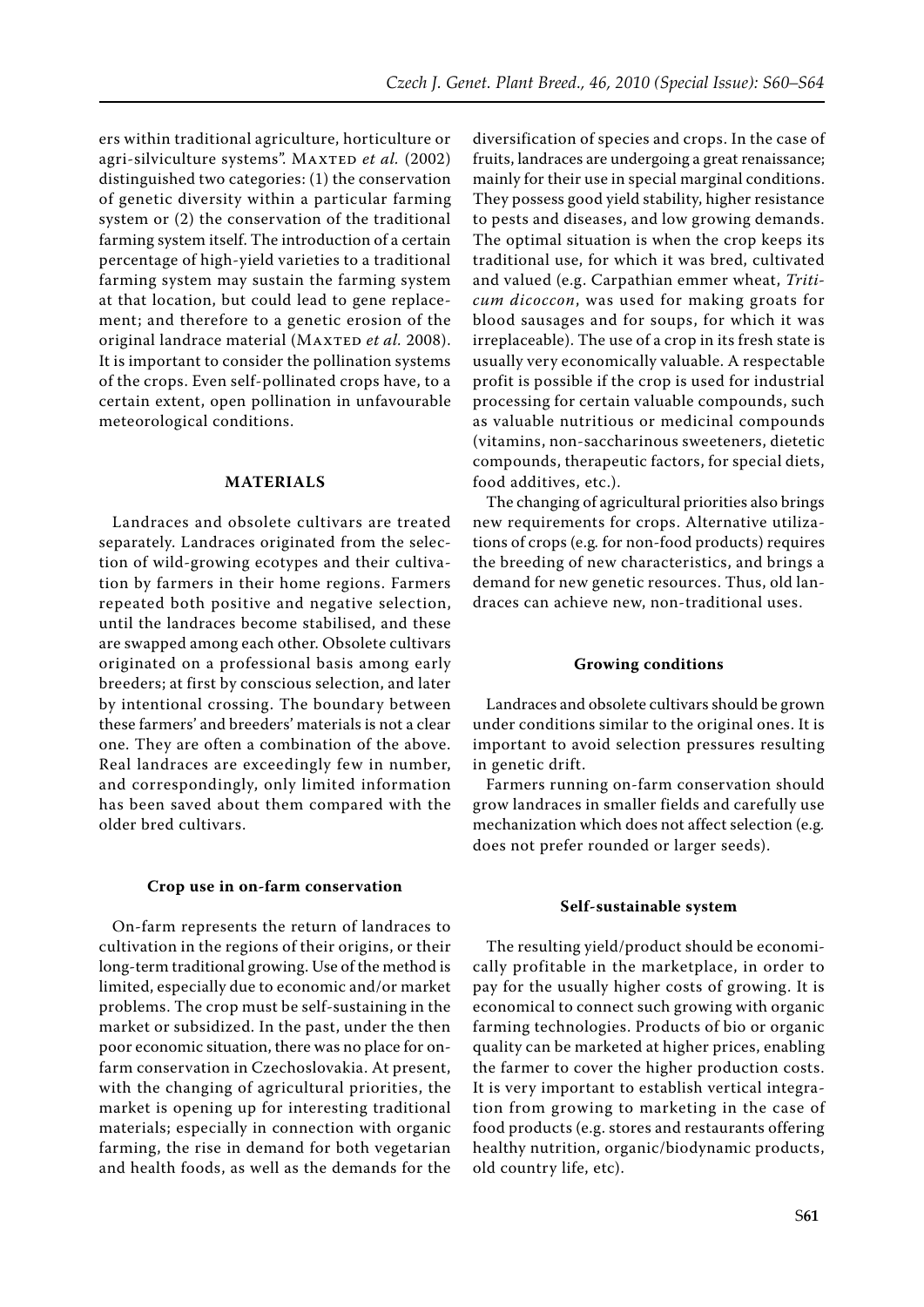# **European and Czech reality, other possibilities**

It is not easy to initiate the running of a profitable system for growing historical crops, including guaranteed on-farm conservation. It requires the correct background, an economically strongly traditionalist society, with strong connection to past habits. Such a system has already been running successfully in Italy for many years (Valeria Negri, personal communication), and also in other European countries such as in Germany, France, and Portugal; where there is a demand for traditional crops, and such production has been carried out for decades. A good example is the cultivation of lavender (*Lavandula officinalis* Chaix *et* Kitt.) based on historical cultivars, and products made of regional lavender in the south east of France.

In the Czech Republic, there are also producers of agricultural bio-products and bio-food (called organic or biodynamic) products. However, their producers behave economically, often using old foreign cultivars, already existing in the western European markets. It is no wonder that on-farm conservation is not their priority, nor their motivation. They grow only those crops that bring in an economic profit.

Private farmers growing landraces often do it either as a hobby or out of enthusiasm for their own use. Their connection to broader on-farm projects is very desirable. They usually have a good overview and practical knowledge; although, their successful engagement requires financial support, it primarily helps with marketing.

There are also other possibilities of how to ensure on-farm conservation, and those are those institutions dealing with nature and plant conservation, education, and public awareness:

- National parks (NP), Landscape Protected Areas (LPA) and other institutions for environmental protection.
- Regional museums and skansens (open air museums).
- Secondary schools and universities programs in agriculture, horticulture.

These institutions can run on-farm conservation projects as part of their presentations for the public, as well as for internal educational purposes.

## **Implementation conditions**

– Signing of a protocol between the seed provider (gene bank) and the grower.

- Setting up the conditions for keeping the culture and seeds clean and unmixed.
- Agreements for fields to be checked during vegetation by the seed provider.
- Elaborating of the economic conditions (autocompatibility of the system or starting subsidies from the seed provider or other entities, or even automatic financial subsidies)
- Minimum time limits for the agreements.

# **Model examples of up-and-running on-farm conservation in the Czech Republic**

Several attempts have been made to set up at least temporary on-farm conservation. While on-farm conservation of fruit trees seems to be very successful and long-term (Paprštein *et al.* 2009), the system for herbaceous plants is not as certain. When an orchard is set up, it needs to be maintained, although the threats of mistakes and mixing are minimal; whereas the mixing of herbaceous crops is quite undesirable.

The following institutions/persons have accepted seeds and agreed to the running of on-farm conservation:

- Ponikva, a regional organization, Czech Union of Nature Conservationists
- Moravian Karst PLA
- Walachian village, Walachian Museum in the wild, Rožnov pod Radhoštěm
- Zubrnice Skansen (open air museum)
- White Carpathians LPA, and a private farm within this region
- Šumava NP and LPA
- Krkonoše NP
- Podyjí NP
- Private farmer J. Mencl

### **Materials for running on-farm conservation**

Several typical landraces, known from various regions, have been selected for *in situ* conservation trials:

- (1) Emmer and einkorn wheat (*Triticum dicoccon*, *T. monococcum*) – landraces from the Czech-Slovak border (Small and White Carpathians).
- (2) Perennial tufty rye (*Secale cereale* var. *multicaule*) – original material from historic stocks in the Research Institute for Fodder Crops, Troubsko.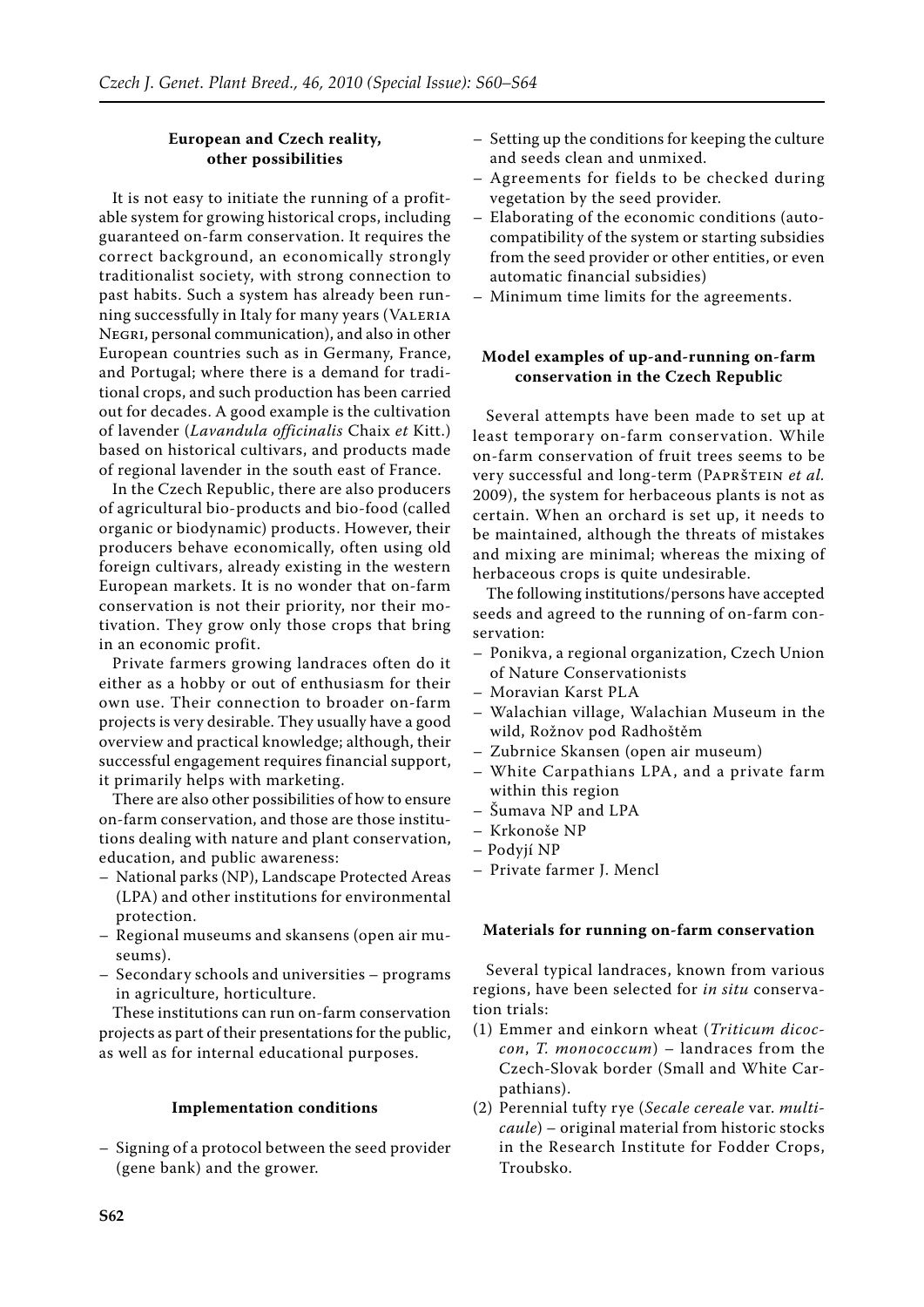- (3) Grass pea (*Lathyrus sativus*) landraces from the Czech-Slovak border (Small and White Carpathians).
- (4) Black pea (*Pisum sativum* var. *medullare*) – landrace from Beskyd Orawski, Poland.
- (5) Beans (*Phaseolus vulgaris*) two Moravian cultivars.
- (6) Medicinal plants and condiments (tarragon – *Artemisia dracunculus*, calamint – *Satureja hortensis*, mint – *Mentha piperita*, and oregano – *Origanum vulgare*)
- (7) Shallot onion (*Allium ascalonicum*) two landraces from the Chodsko Region (Western part of the Czech Republic)
- (8) Red cabbage (*Brassica oleracea* var. *capitata*) – very prominent landrace Vysocké, with long heads from the Krkonoše Mts region (Northern part of the Czech Republic).
- (9) Lettuce (*Lactuca sativa*) landraces Valašský and Valašský universal from the Walachian region (Eastern part of the Czech Republic)
- (10)Fruit trees apples, pears, cherries, plums, and rowan (Krkonoše Mts, Šumava Mts, Orlické hory Mts, and Podyjí)

Most of the materials mentioned above have been tried in more than one site; vegetables were only given to one place, strictly according to their origin. We consider that the most valuable conservation takes place on private farms of enthusiastic farmers, such as Mr. Mencl. He has been growing red cabbage Vysocké on-farm for several years.

Another partly successful, but short-lived, example was in the White Carpathians. Five emmer wheats, of Carpathian origin, were selected from the Gene Bank in Prague and sent to the administration of the White Carpathians LPA. They were grown for one year in the field under LPA administration (I. Jongepierova). Two of these were selected and given to a private farmer, neighbouring on the LPA. He grew them for two years with subsidies from the Gene Bank. The landraces were grown in the traditional manner in row fields. However, he did not find market success for his products, and he sent the regenerated materials back to the Gene Bank.

Selected fodder legumes, grass pea (*Lathyrus sativus*) and black pea (*Pisum sativum* var. *medullare*) were evaluated and regenerated at the Research Institute for fodder plants in Troubsko, and were then sent to a private farmer, together with subsidies. In a similar way, this project failed because of the lack of the product's economic success.

Better results with running on-farm conservation have occurred in skansens and national parks. The Walachian Museum keeps received materials of vegetables and grasses, Zubrnice Skansen keeps the grass pea and herbs, and Šumava National Park keeps shallots.

### **CONCLUSIONS**

While on-farm conservation moves along routinely in some European countries, in the Czech Republic only model examples have been brought to life for one, two, or more years. Self-sustainable production/conservation on a private farm has not yet been successful. There is a promising future for running on-farm schemes for education, as well as for demonstrations for students and the public at institutions like schools, national parks, museums, etc. The methodology for on-farm conservation has been detailed and elaborated upon.

*Acknowledgements.* Supported by the Ministry of Agriculture of the Czech Republic, Project No. 1G46066 and MZE 00027006/4. The authors thank Mrs. V. CHYTI-LOVÁ for organizing the on-farm conservation of vegetables. The authors would like to thank Mr. D. SHARP for improving our English.

#### **R e f e r e n c e s**

- Goeschl T. (1998): Market/non-market incentives and agricultural policy for on-farm conservation. In: JARVIS D. I., HODGKIN T. (eds): Strengthening the Scientific Basis of In-situ Conservation of Agricultural Biodiversity On-farm. Workshop proc., August 25–29, 1997, Rome, 22–23.
- Jarvis D.I. (1998): Synthesis and summary. In: Jarvis D. I., HODGKIN T. (eds): Strengthening the Scientific Basis of In-situ Conservation of Agricultural Biodiversity On-farm. Workshop proc., August 25–29, 1997, Rome, 57–65.
- MÁR I., HOLLY L. (1998): Data collecting and analysis on-farm in Hungary. In: JARVIS D. I., HODGKIN T. (eds.): Strengthening the Scientific Basis of In-situ Conservation of Agricultural Biodiversity On-farm. Workshop proc., August 25–29, 1997, Rome, 33.
- Maxted N., Ford-Lloyd B.V., Hawkes J.G. (1997): Contemporary conservation strategies. In: MAXTED N., FORD-LLOYD B.V., HAWKES J.G. (eds): Plant Ge-